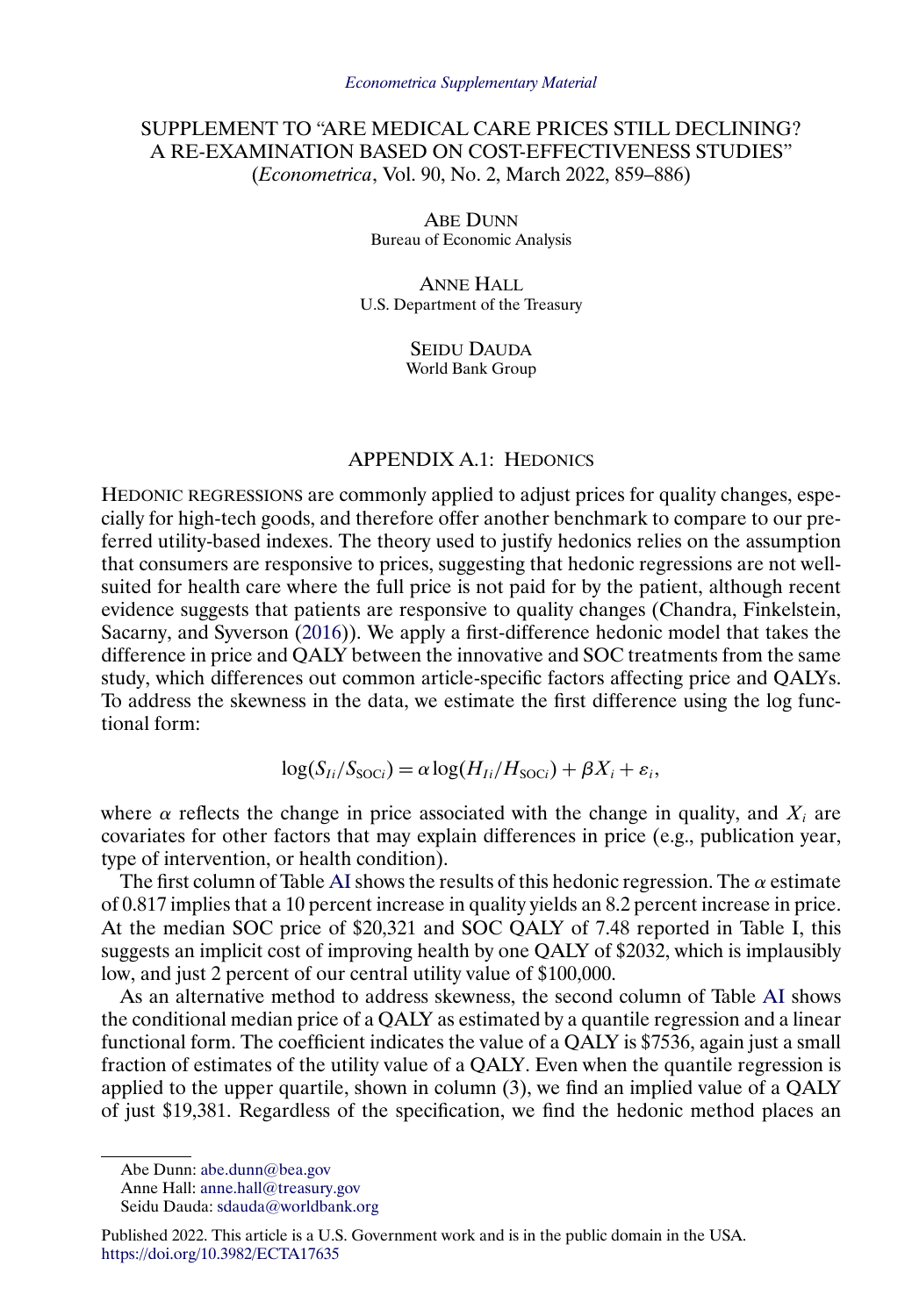<span id="page-1-0"></span>

|                                                   | (1)                                     | (2)                       | (3)<br>Quantile Reg.<br>(Upper Quartile)<br>Inn. Price-SOC<br>Price |  |
|---------------------------------------------------|-----------------------------------------|---------------------------|---------------------------------------------------------------------|--|
|                                                   | <b>OLS</b> Regression                   | Quantile Reg.<br>(Median) |                                                                     |  |
| Dependent Variable                                | $Log (Inn. Price)$ -<br>Log (SOC Price) | Inn. Price–SOC<br>Price   |                                                                     |  |
| Log(Innovator QALY)-Log(SOC QALY)                 | 0.817<br>(0.0610)                       |                           |                                                                     |  |
| Innovator OALY-SOC OALY                           |                                         | 7535.5<br>(494.7)         | 19380.6<br>(1525.1)                                                 |  |
| Number of Observations<br>Adjusted R <sub>2</sub> | 10,639<br>0.157                         | 10,639                    | 10,639                                                              |  |

# TABLE AI HEDONIC REGRESSIONS.

*Note*: Standard errors in parentheses. Standard errors are clustered by condition category for all estimates. The top and bottom 1 percent of outliers are removed based on PPQ index percentiles. The second and third columns apply quantile regressions that predict the conditional median (column 2) and the conditional 75th percentile (column 3). All regressions include controls for the condition category, the publication year, and the type of intervention (e.g., pharmaceutical or procedure).

extraordinarily low value on QALYs, which is consistent with Pakes [\(2004\)](#page-8-0) who warned that hedonics tend to undervalue quality changes.<sup>1</sup> For purposes of comparison, we apply hedonic regressions to form adjusted price indexes using standard formulas applied in the literature.<sup>2</sup>

## APPENDIX A.2: COST-EFFECTIVENESS AND QUALITY-ADJUSTED PRICE INDEXES

Table [AII](#page-2-0) shows the distribution of the average of the utility-based RP index and utilitybased COLI index changes using a VSLY of \$100k for different increments of the ICER. The top portion of the table shows the quality-adjusted price index based on different quadrants of the ICER ratio. A small number of innovations are strictly welfare reducing (NW quadrant). These innovations are associated with quality-adjusted price increases. In contrast, innovations with both decreasing prices and increasing quality (SE quadrant) are highly efficient and account for around 20 percent of the observations and are associated with steep quality-adjusted price declines. The bulk of the observations are the case of both higher cost and higher quality (NE quadrant), which are also generally associated with quality-adjusted prices declining. The magnitude of the decline in the NE quadrant depends on the ICER value, with low ICER values associated with steep price declines. The bottom of the table shows the quality-adjusted prices for different ICER values. The American College of Cardiology (ACC) and the American Heart Association (AHA) consider a cost-effectiveness ratio of \$50,000 or less as highly effective, which is associated with quality-adjusted price declines of over 100 percent at the mean and large price declines at the median (Dubois [\(2016\)](#page-8-0)). This table, then, suggests that standard thresholds for technology adoption are associated with steep quality-adjusted price declines.

<sup>1</sup>We tested a variety of alternative functional forms and specifications and the results consistently show that hedonics produce low implicit valuations on QALYs.

<sup>&</sup>lt;sup>2</sup>Taking the regression estimate  $\hat{\alpha}$ (Log(Inn. QALY/SOC QALY))<sub>i</sub>, we can calculate the hypothetic price absent the quality improvement, where  $\hat{s}_{1,i}^0 = \exp(\log(S_{1,i}) - \hat{\alpha}(\text{Log(Inn. QALY/SOC QALY}))_i$ . The index formula is then: Hedonic =  $\frac{s_1^0}{s_0}$ , which is the change in price, holding the quality fixed to the level of the SOC treatment.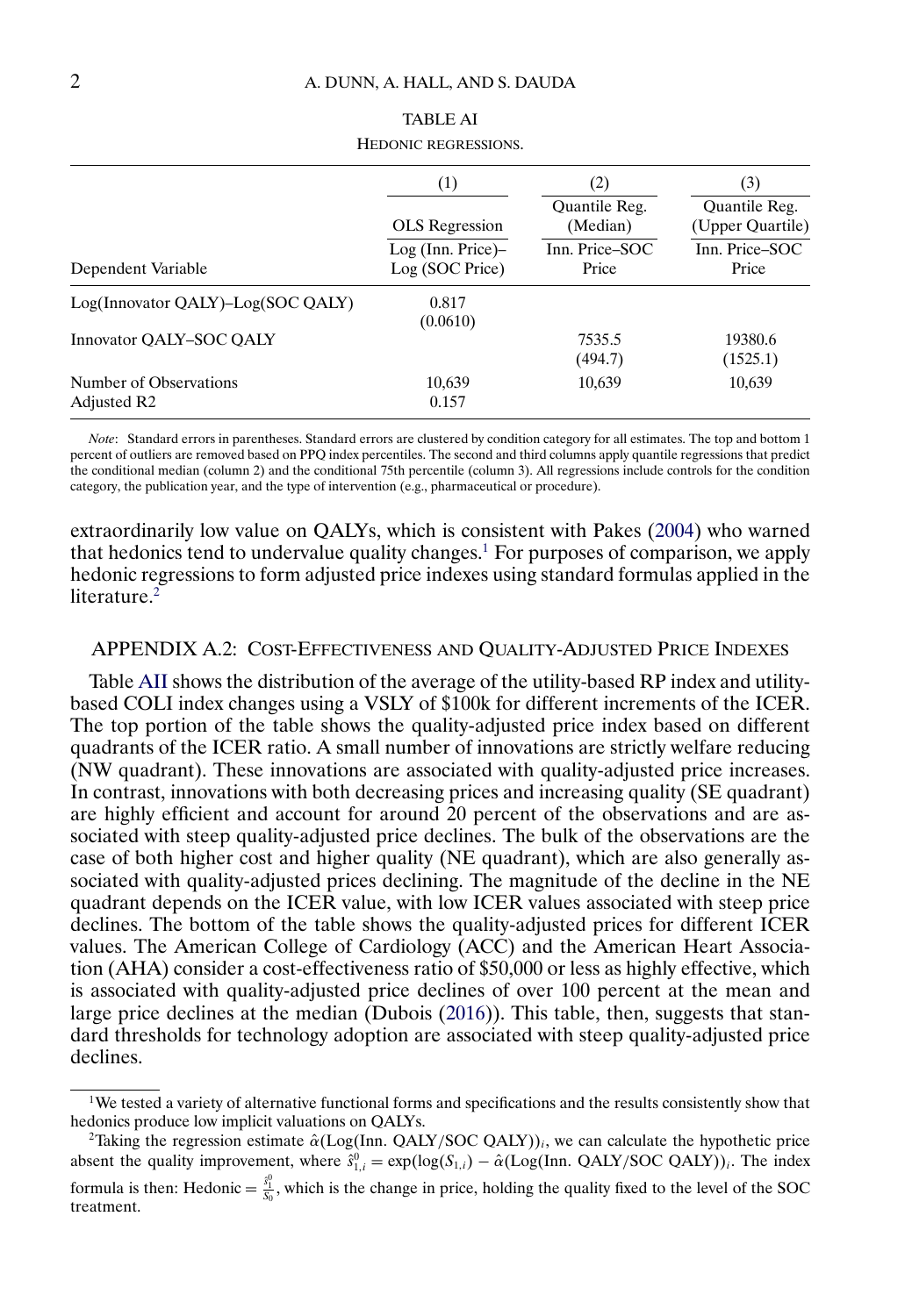## ARE MEDICAL CARE PRICES STILL DECLINING?  $3$

### TABLE AII

# Average Utility-Based Index (\$100k VSLY) Technology Type by ICER Category Obs Mean Median p5 p95 sd (NE)  $\uparrow$  in Price &  $\uparrow$  in QALY 308 0.408 0.034 −0.393 2.510 1.114<br>
(SE)  $\downarrow$  in Price &  $\uparrow$  in OALY 1010 0.707 0.275 0.009 2.609 1.321 (SE)  $\downarrow$  in Price &  $\uparrow$  in QALY 1010 0.707 0.275 0.009 2.609 1.321<br>
(NW)  $\uparrow$  in Price &  $\downarrow$  in QALY 2279 -1.124 -0.395 -4.134 -0.030 3.112 (NW)  $\uparrow$  in Price & ↓ in QALY 2279 -1.124 -0.395 -4.134 -0.030 3.112<br>
(SW) ↓ in Price & ↓ in OALY 7014 -1.428 -0.202 -7.237 0.646 4.809 (SW)  $\downarrow$  in Price &  $\downarrow$  in QALY Total 10.611 *Average Quality-Adjusted Price Change:* ↑ *in Price &* ↑ *in QALY:*  $ICER < $1000 \& ICER \ge 0$ <br>  $12.125$ <br>  $ICER < $10.000 \& ICER > $1000$ <br>  $1278 -4.002 -1.086 -17.181 -0.061 -7.561$ ICER<\$10,000 & ICER ≥ \$1000  $1278 -4.002 -1.086 -17.181 -0.061$  7.561<br>ICER <\$50,000 & ICER > \$10,000  $2651 -1.280 -0.476 -4.884 -0.021$  2.983  $ICER < $50,000 \& \text{ICER} \geq $10,000$   $2651$   $-1.280$   $-0.476$   $-4.884$   $-0.021$   $2.983$ <br> $ICER < $100,000 \& \text{ICER} \geq $50,000$   $1107$   $-0.361$   $-0.089$   $-0.976$   $-0.001$   $1.727$  $ICER < $100,000 \& \text{ICER} \ge $50,000$   $1107$   $-0.361$   $-0.089$   $-0.976$   $-0.001$   $1.727$ <br> $ICER < $200,000 \& \text{ICER} > $100,000$   $727$   $0.230$   $0.064$   $0.001$   $0.959$   $0.536$  $ICER < $200,000 \& \text{ICER} \ge $100,000$   $\qquad 727$   $\qquad 0.230$   $\qquad 0.064$   $\qquad 0.001$   $\qquad 0.959$   $\qquad 0.536$ <br> $ICER > $200,000$   $\qquad 1027$   $\qquad 0.651$   $\qquad 0.234$   $\qquad 0.002$   $\qquad 2.757$   $\qquad 1.139$  $\text{ICER} \geq $200,000$  1027<br>Total 7014 Total 7014

## <span id="page-2-0"></span>AVERAGE UTILITY-BASED COLI AND RP INDEX PRICE CHANGES BY COST-EFFECTIVENESS TYPE BASED ON THE INCREMENTAL-COST-EFFECTIVENESS-RATIO (ICER).

*Note*: The table shows the average quality-adjusted price index by the characteristics of the technology. The technology is categorized into four quadrants of either increasing or decreasing quality and cost, as is typical in the cost-effectiveness literature. For the quadrant of increasing cost and increasing quality, we break out technologies by the incremental cost-effectiveness ratio.

## APPENDIX A.3: ALTERNATIVE QUALITY-ADJUSTED INDEXES

The quality-adjusted indexes rely on the diffusion rate of new technologies. The evidence of the diffusion rate is presented in Table AIII, Table [AIV,](#page-3-0) and Table [AV.](#page-4-0) Table AIII reports the diffusion rate for select technologies reported in the medical literature. Ta-

### TABLE AIII

#### DIFFUSION RATES OF SPECIFIC TREATMENTS.

|                                                                                                                                                 | Time<br>Period | Initial<br>Percentage | Final<br>Percentage | <b>Total Percent</b><br>Growth | Annual<br>Rate |
|-------------------------------------------------------------------------------------------------------------------------------------------------|----------------|-----------------------|---------------------|--------------------------------|----------------|
| Disease: Rheumatoid arthritis (includes patients with poor reactions to standard treatments)                                                    |                |                       |                     |                                |                |
| Innovation: Enbrel diffusion rate                                                                                                               | 2001-2006      | 0.035                 | 0.217               | 0.182                          | 0.036          |
| Any biologic disease-modifying<br>antirheumatic drugs                                                                                           | 2001-2006      | 0.035                 | 0.369               | 0.334                          | 0.067          |
| Source: Krishnan, Lingala, Bruce, and Fries (2012)                                                                                              |                |                       |                     |                                |                |
| Disease: Prostate cancer<br>Innovation: Modulated radiation<br>therapy<br>Source: Shahinian, Kaufman, Yan, Herrel, Borza, and Hollenbeck (2017) | 2007-2012      | 0.286                 | 0.380               | 0.094                          | 0.019          |
| Disease: Colon cancer<br>Innovation: Colon cancer screening<br>Source: https://progressreport.cancer.gov/detection/colorectal cancer            | 2000–2018      | 0.382                 | 0.668               | 0.286                          | 0.016          |
| Disease: HPV, cancer<br>Innovation: HPV Vaccine<br>Source: https://progressreport.cancer.gov/prevention/hpv immunization                        | 2008-2018      | 0.37                  | 0.70                | 0.33                           | 0.033          |

*Note*: This table shows diffusion rates based on studies or reports specific to each condition. The selected diffusion rates were selected to correspond to the examples in Table IV in the text. We were able to find corresponding diffusion rates that correspond to the selected examples, except for diabetes management. The diffusion rate ranged from 1.6 percent per year to 6.7 percent per year.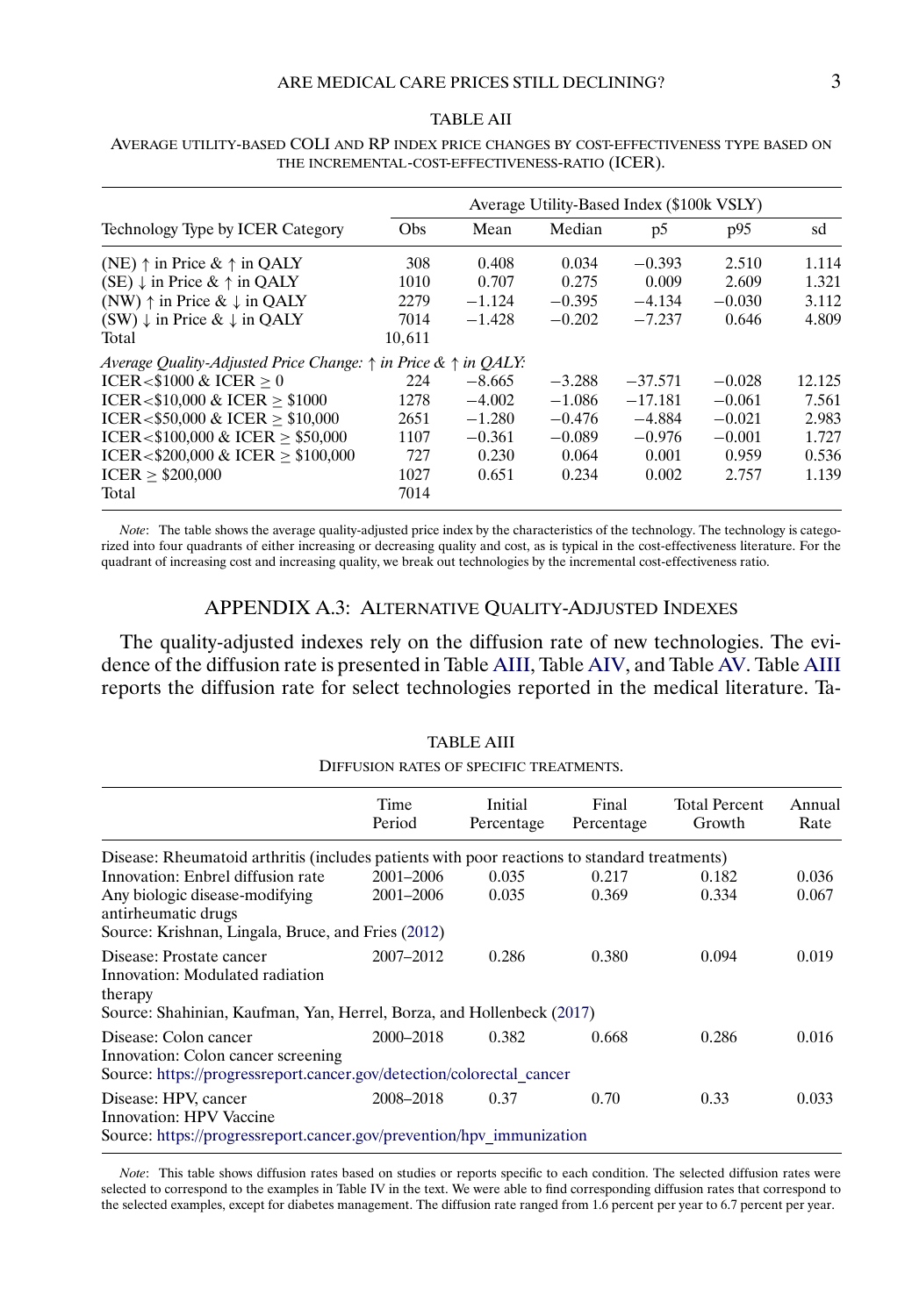### TABLE AIV

#### NEW MOLECULE AND NEW CPT CODE SHARES.

<span id="page-3-0"></span>

|                      |                        |                          | New Molecule Spend  |                                              |                                    |          | CPT Code Spend                              |
|----------------------|------------------------|--------------------------|---------------------|----------------------------------------------|------------------------------------|----------|---------------------------------------------|
|                      | Pill<br>Count<br>Share | <b>Spending</b><br>Share | Difference<br>Share | Out-of-<br>in Spending Pocket Spend<br>Share | Difference<br>in Spending<br>Share | Share    | Difference<br>Spending in Spending<br>Share |
| 2002                 | 0.47%                  | $0.85\%$                 | $0.85\%$            | $0.99\%$                                     | $0.99\%$                           | $1.22\%$ | $1.22\%$                                    |
| 2003                 | $1.57\%$               | $3.34\%$                 | 2.48%               | $3.20\%$                                     | 2.21%                              | $2.99\%$ | $1.78\%$                                    |
| 2004                 | 2.94%                  | $6.51\%$                 | 3.18%               | 5.99%                                        | $2.79\%$                           | 5.15%    | $2.16\%$                                    |
| 2005                 | $3.67\%$               | 8.71%                    | 2.19%               | $8.04\%$                                     | 2.04%                              | 7.36%    | 2.21%                                       |
| 2006                 | 5.10%                  | 12.37%                   | $3.67\%$            | 11.35%                                       | $3.32\%$                           | 9.93%    | $2.56\%$                                    |
| 2007                 | $6.29\%$               | 16.10%                   | $3.73\%$            | 14.44%                                       | $3.08\%$                           | 12.15%   | 2.23%                                       |
| 2008                 | $6.76\%$               | 18.81%                   | $2.70\%$            | 16.74%                                       | 2.30%                              | 12.75%   | $0.59\%$                                    |
| 2009                 | $7.00\%$               | 20.79%                   | $1.98\%$            | 18.15%                                       | 1.41%                              | 14.78%   | 2.03%                                       |
| 2010                 | 7.32%                  | 23.97%                   | $3.17\%$            | 20.35%                                       | 2.20%                              | 16.47%   | 1.70%                                       |
| 2011                 | 7.72%                  | 27.86%                   | 3.89%               | 22.57%                                       | 2.22%                              | 19.77%   | 3.30%                                       |
| 2012                 | 7.98%                  | 32.35%                   | 4.49%               | 24.59%                                       | 2.01%                              | 20.72%   | $0.95\%$                                    |
| 2013                 | 8.07%                  | 36.22%                   | 3.86%               | 26.04%                                       | 1.45%                              | 23.56%   | 2.84%                                       |
| 2014                 | 8.40%                  | 41.82%                   | 5.61%               | 27.98%                                       | 1.94%                              | 25.20%   | $1.63\%$                                    |
| 2015                 | $9.34\%$               | 47.86%                   | $6.04\%$            | 32.26%                                       | $4.28\%$                           | 26.89%   | $1.69\%$                                    |
| 2016                 | 10.34%                 | 52.28%                   | 4.42%               | 34.63%                                       | 2.37%                              | 28.49%   | $1.60\%$                                    |
| 2017                 | 11.71%                 | 56.30%                   | $4.01\%$            | 36.81%                                       | 2.18%                              | 30.22%   | 1.73%                                       |
| Average total change |                        | 3.519%                   |                     | 2.300%                                       |                                    | 1.889%   |                                             |

*Note*: The estimates from this table come from authors' calculation based on MarketScan claims data. The calculation is the share of spending on new molecules or new CPT codes, where a new molecule or CPT code is counted if it is not observed in the year 2000 or 2001. The population includes both the commercially insured population under 65, as well as retirees over 65 observed in the database.

ble AIV presents estimated proxies of technology diffusion rates for prescription drugs and CPT codes based on medical claims data. Table [AV](#page-4-0) presents the proxy for technology diffusion based on hospital quality data.

In this appendix, we conduct several robustness checks of our results.

## *Alternative Functional Forms*

We apply alternative functional forms that are commonly used in the price index literature, including the Cobb–Douglas function and constant elasticity of substitution (CES) function. Based on economic theory, the arithmetic mean that we applied to our main estimates is very close to the price index corresponding to the Cobb–Douglas function, assuming each innovation has an equal chance of being adopted. For the Cobb–Douglas function, the associated price index functional form is a geometric mean. The Cobb– Douglas utility function produces conservative estimates, in the sense that the quality adjustments have a smaller effect, as it assumes that the cross-price elasticity is zero, implying no substitution among treatments, even as technologies improve. In addition to being simple to apply, the arithmetic mean is even more conservative than the geometric mean, as the arithmetic mean places relatively more weight on the larger price increases.

Denote each innovation by  $i$  so that the price index formula constructed using the quality-adjusted price for innovation *i* is  $P_i^i$ . The price index formula associated with the Cobb–Douglas function is the geometric mean, where  $\alpha_i$  is a parameter that indicates the importance of the technology:  $P_t^{\text{agg}} = \prod_{i=1}^{N} (P_t^i)^{\alpha_i}$ .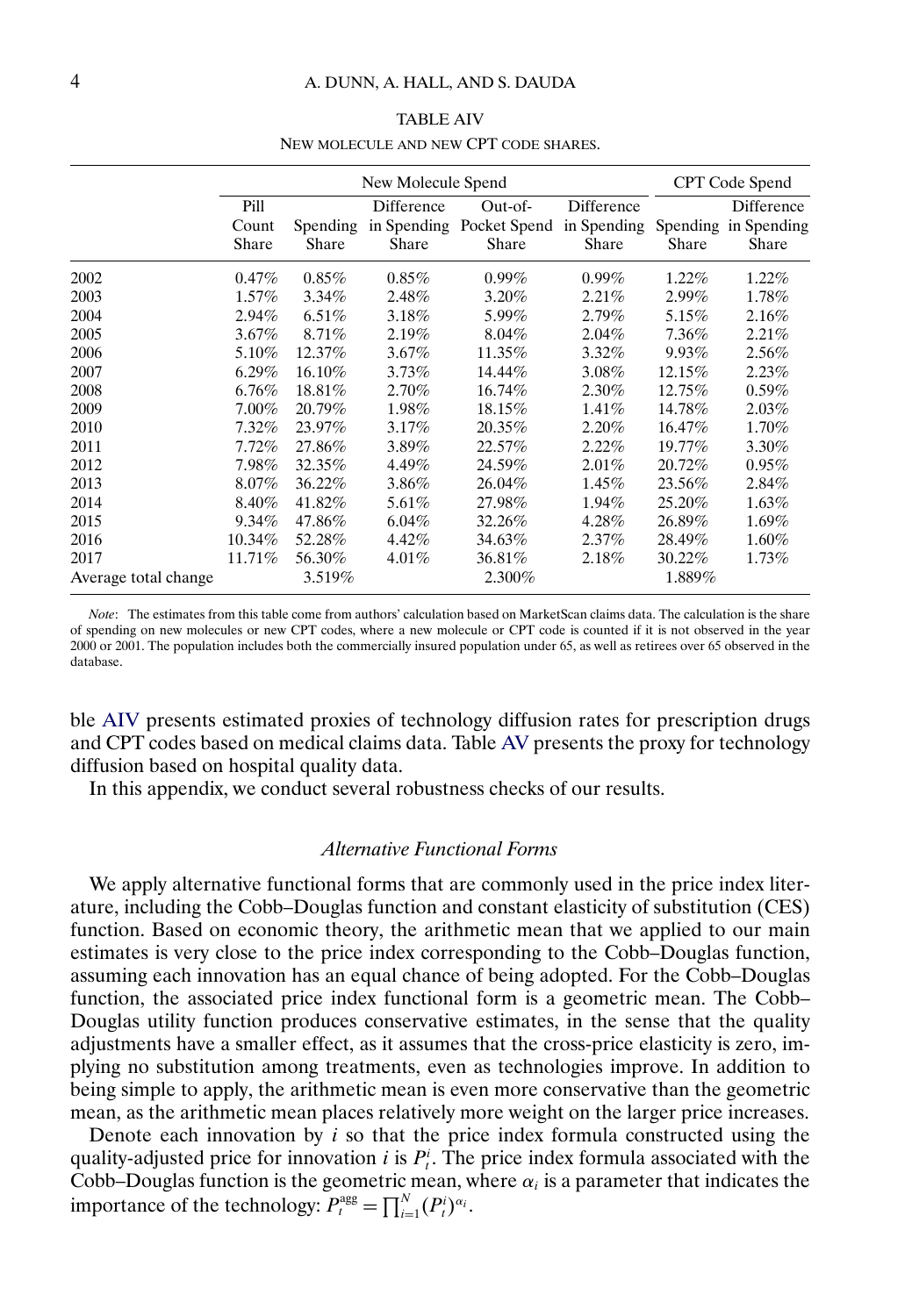## TABLE AV

#### AVERAGE CHANGE IN PROCESS MEASURES OF QUALITY FROM HOSPITAL COMPARE DATABASE.

<span id="page-4-0"></span>

|                                                                                                                                    |      | Percent of<br>Patients Given<br>the Following<br>Recommended<br>Treatment |            |                |  |
|------------------------------------------------------------------------------------------------------------------------------------|------|---------------------------------------------------------------------------|------------|----------------|--|
| Process Measure for Patients Given:                                                                                                | 2004 | 2009                                                                      | % Increase | Level Change   |  |
| <b>Condition: Heart Attack</b><br>ACE Inhibitor or ARB for Left<br>Ventricular Systolic Dysfunction                                | 82   | 96                                                                        | 16.8%      | 13.8%          |  |
| Aspirin at Arrival                                                                                                                 | 94   | 98                                                                        | 4.2%       | $4.0\%$        |  |
| Aspirin at Discharge                                                                                                               | 94   | 98                                                                        | 4.2%       | $4.0\%$        |  |
| Beta Blocker at Discharge                                                                                                          | 93   | 98                                                                        | $6.0\%$    | 5.5%           |  |
| Smoking Cessation Advice/Counseling<br><b>Condition: Heart Failure</b>                                                             | 87   | 99                                                                        | 14.9%      | 12.9%          |  |
| ACE Inhibitor or ARB for Left<br>Ventricular Systolic Dysfunction                                                                  | 81   | 94                                                                        | 16.2%      | 13.1%          |  |
| Assessment of Left Ventricular Function                                                                                            | 87   | 98                                                                        | 11.7%      | 10.2%          |  |
| Discharge Instructions                                                                                                             | 52   | 88                                                                        | 68.9%      | 35.7%          |  |
| Smoking Cessation Advice/Counseling                                                                                                | 74   | 98                                                                        | 33.5%      | 24.7%          |  |
| Condition: Pneumonia                                                                                                               |      |                                                                           |            |                |  |
| Patients Assessed and Given                                                                                                        | 52   | 93                                                                        | 78.0%      | 40.6%          |  |
| Pneumococcal Vaccination<br>Initial Antibiotic(s) within 4 Hours After<br>Arrival                                                  | 72   | 95                                                                        | 31.1%      | 22.5%          |  |
| Smoking Cessation Advice/Counseling                                                                                                | 70   | 97                                                                        | 38.5%      | 27.0%          |  |
| The Most Appropriate Initial                                                                                                       | 77   | 91                                                                        | 18.3%      | 14.1%          |  |
| Antibiotic(s)<br>Blood Culture Performed Prior to First<br>Antibiotic Received in Hospital<br><b>Surgical Infection Prevention</b> | 82   | 95                                                                        | 15.7%      | 12.9%          |  |
| Received Preventative Antibiotic(s) One<br>Hour Before Incision                                                                    | 77   | 96                                                                        | 24.7%      | 19.1%          |  |
| Preventative Antibiotic(s) are Stopped<br>Within 24 hours After Surgery                                                            | 64   | 94                                                                        | 45.7%      | 29.5%          |  |
| Average Change Across Categories<br>Average Annual Change Across<br>Categories                                                     |      |                                                                           |            | 18.1%<br>3.62% |  |

*Note*: The estimates from this table come from authors' calculation from the Hospital Compare database archives from the Center for Medicare and Medicaid Services [\(https://data.medicare.gov/data/archives/hospital-compare](https://data.medicare.gov/data/archives/hospital-compare)). The estimates are based on a simple weighted average across all hospitals in the database where the weight is determined by the sample size at each hospital. Quality measures that were discontinued or continued in the middle of the sample range are not shown. The year reported in this table is based on the year the information was gathered from the hospital, which is typically lagged one year in the database. For instance, the process measures for 2004 are from the 2005 hospital compare database.

For each innovation *i*, we construct an index,  $P_t^i = (1 - \Delta w) \cdot \frac{S_t}{S_{t-1}} + (\Delta w) \cdot$  $\frac{S_{I,i}-\text{SVSLY}(H_{I,i}-H_{\text{SOC},i})}{S_{\text{SOC},i}}$ , using equation (7). Next, we assign each of the N innovations equal weights, so  $\alpha_i = 1/N$ . Including these values, the price index from  $t - 1$  to t is

$$
P_t^{\text{agg}} = \prod_{i=1}^N \left( (1 - \Delta w) \cdot \frac{S_t}{S_{t-1}} + (\Delta w) \cdot \frac{S_{I,i} - \text{SVSLY} \cdot (H_{I,i} - H_{\text{SOC},i})}{S_{\text{SOC},i}} \right)^{(\frac{1}{N})}.
$$
 (A1)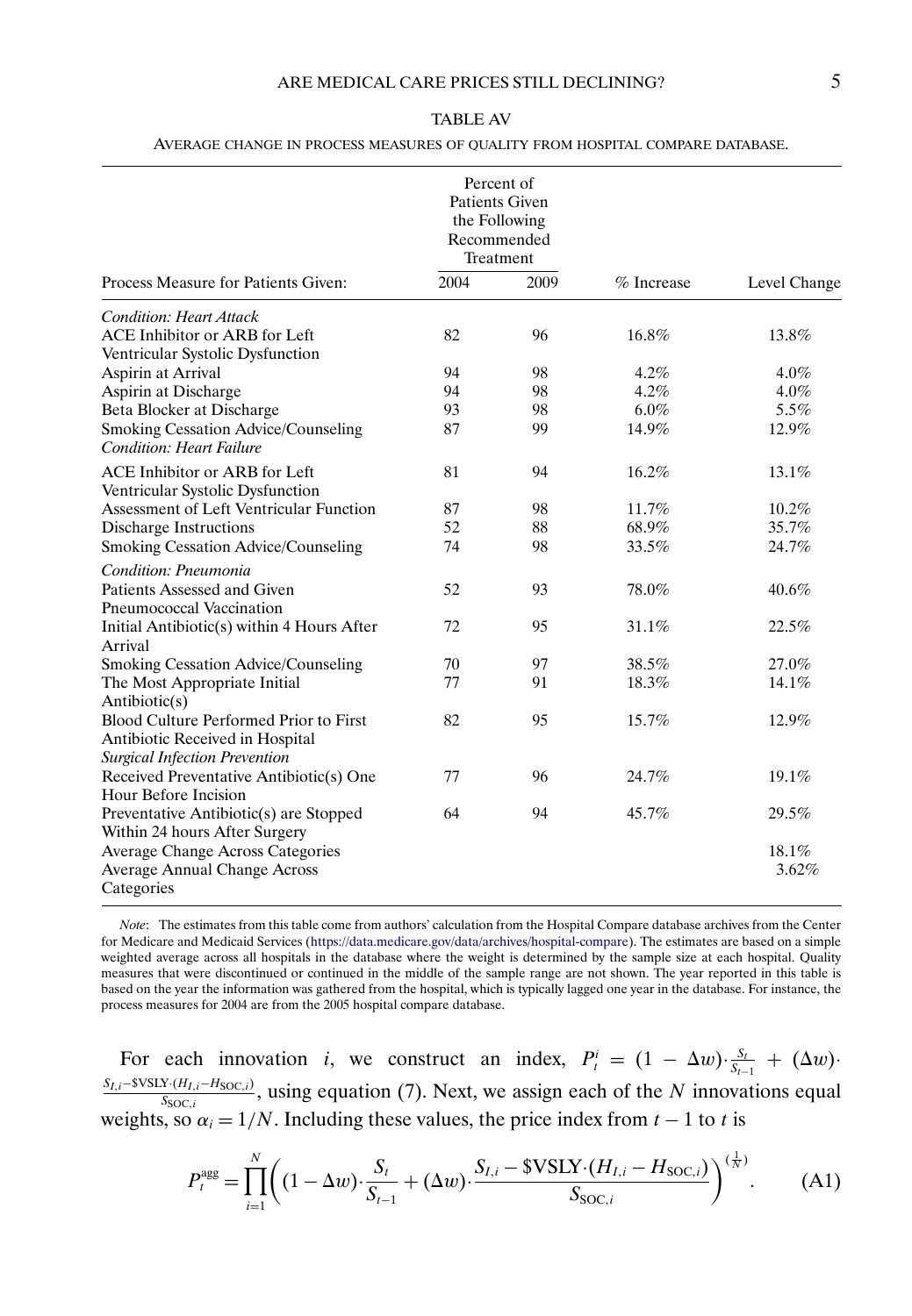<span id="page-5-0"></span>As we will show, the estimates are quite close to those based on the arithmetic mean. In contrast to the Cobb–Douglas function, the CES function allows for positive cross-price elasticities among innovations, allowing for arguably more realistic substitution among alternatives. Relative to the Cobb–Douglas function, the CES will generate more substitution toward innovations that show larger declines in price, potentially generating larger quality adjustments and lower price indexes. We calculate the estimate based on a CES price index formula assuming elasticities of substitution of either 2 or 3.<sup>3</sup> The price index associated with the CES function is  $P_t^{\text{agg,CES}} = \prod_{i=1}^{N} (\alpha_i (P_t^i)^{(1-\sigma)})^{\frac{1}{1-\sigma}}$ .

The parameter  $\sigma$  indicates the elasticity of substitution between products and  $\alpha_i$  indicates the importance of the technology, which we assign equal weight, as in the Cobb– Douglas calculation. Substituting in equation (7) to the CES function [\(A1\)](#page-4-0) and the assumption of equal weights, we get

$$
P_{t}^{\text{agg,CES}} = \prod_{i=1}^{N} \left( \frac{1}{N} \left( (1 - \Delta w) \cdot \frac{S_{t}}{S_{t-1}} + (\Delta w) \frac{S_{I,i} - \$VSLY \cdot (H_{I,i} - H_{SOC,i})}{S_{SOC,i}} \right)^{(1 - \sigma)} \right)^{\frac{1}{1 - \sigma}}.
$$
(A2)

For both the Cobb–Douglas and CES function, only positive values are allowed, so any extremely large price declines are dropped from the analysis. For the unweighted index, we apply this aggregation across all technologies. For the weighted index, we apply the indexes [\(A1\)](#page-4-0) or (A2) at the condition category level and then aggregate based on the spending share of each condition category.

Table [AVI](#page-6-0) reports these results, where we report estimates assuming a diffusion rate of 2.8 percent across scenarios, and based on different VSLY, as the assumption regarding the VSLY appeared to be more important than the different diffusion rates. Lines 1 and 2 repeat estimates from Tables VI and VII to compare as a baseline. Lines 3 and 4 repeat lines 1 and 2, but apply the index using the Cobb–Douglas functional form. The estimates are quite close to those using the arithmetic mean, as expected, although the arithmetic mean gives greater weight to price increases, relative to the geometric mean. Lines 5 and 6 repeat lines 1 and 2, but apply the CES functional form with  $\sigma = 2$ , which allows a small degree of substitution among innovations. Allowing for some substitution shows much larger quality-adjusted price declines for both the weighted and unweighted estimates, suggesting that the degree of substitution among technologies has an important effect on the price decline. Line 7 is identical to line 6, but allows for a higher elasticity of substitution,  $\sigma = 3$ . In this case, the quality-adjusted price index falls extremely fast, at a rate of 13 percent per year. As we obtain similar estimates for both the weighted and unweighted values, for the remainder of the robustness checks we only provide the preferrable weighted estimates.

## *Restricting Studies to Those From High-Income Countries*

One limitation is that some of these studies are from developing countries which are not necessarily applicable to the U.S., although it is arguable that countries such as China

<sup>&</sup>lt;sup>3</sup>The elasticity of substitution across many industries is estimated to be 3 or more based on a CES-type function (Feenstra [\(1994\)](#page-8-0), Redding and Weinstein [\(2020\)](#page-8-0), Aghion, Bergeaud, Boppart, Klenow, and Li [\(2019\)](#page-8-0)).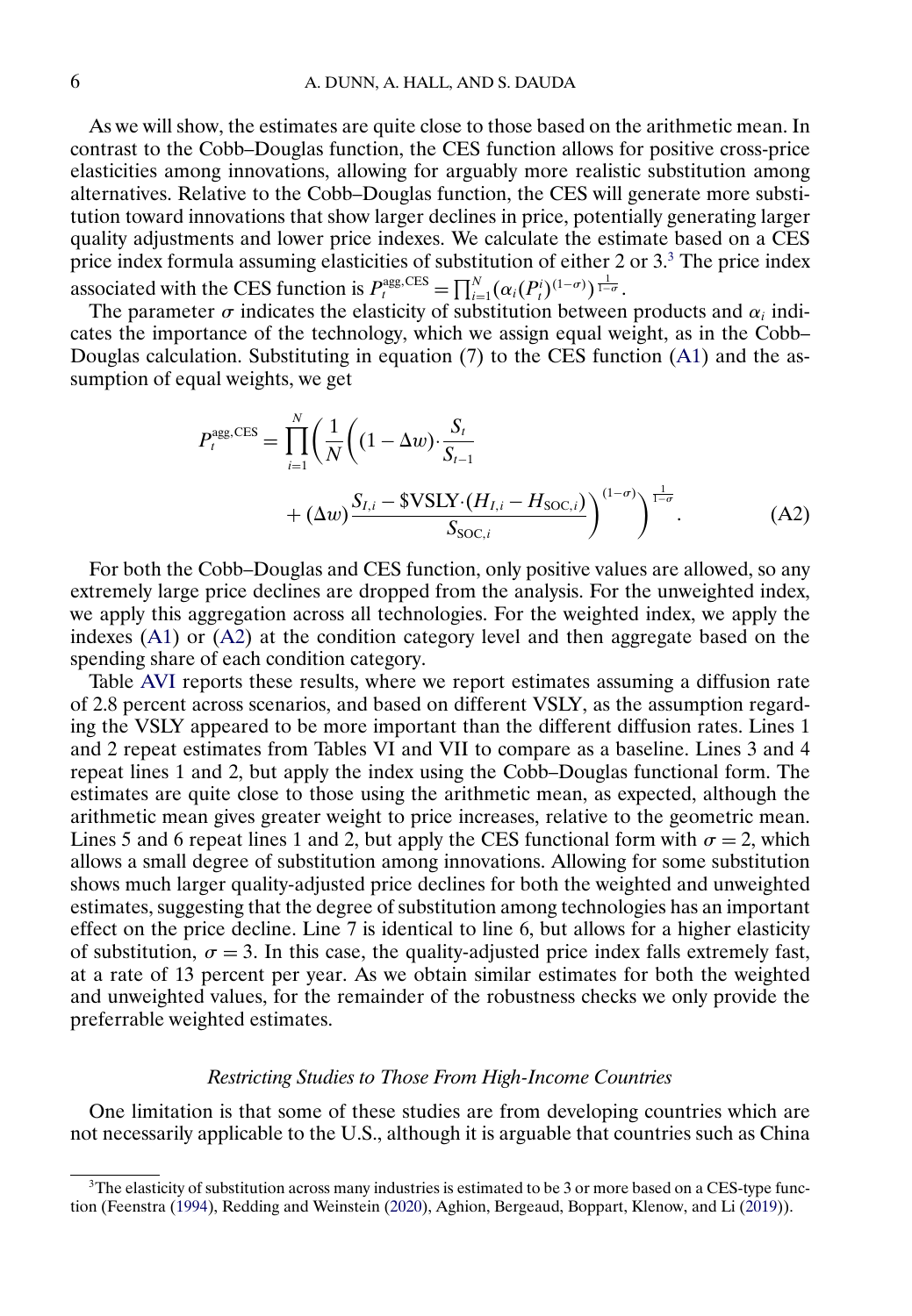#### TABLE AVI

|                                                          | <b><i>SVSLY</i></b> |            |            |        |  |
|----------------------------------------------------------|---------------------|------------|------------|--------|--|
| Alternative Models With Diffusion<br>Rate of 2.8 Percent | \$50k               | \$100k     | \$150k     | Obs.   |  |
| 1. Baseline, Unweighted (Table VI)                       | $0.77\%$            | $-1.23%$   | $-3.13%$   | 10,611 |  |
| 2. Baseline, Weighted (Table VII)                        | $0.67\%$            | $-1.33\%$  | $-3.26\%$  | 10,579 |  |
| 3. Cobb-Douglas, Unweighted                              | $0.52\%$            | $-1.39%$   | $-2.95\%$  | 10,562 |  |
| 4. Cobb-Douglas, Weighted                                | $0.44\%$            | $-1.70\%$  | $-3.03\%$  | 10,532 |  |
| 5. CES Model— $\sigma$ = 2, Unweighted                   | $0.14\%$            | $-4.27%$   | $-7.60\%$  | 10,562 |  |
| 6. CES Model— $\sigma$ = 2, Weighted                     | $0.08\%$            | $-5.19\%$  | $-7.61\%$  | 10,532 |  |
| 7. CES Model— $\sigma$ = 3, Weighted                     | $-0.50\%$           | $-13.03\%$ | $-17.62\%$ | 10,532 |  |
| 8. Cobb-Douglas, Weighted,                               | $0.89\%$            | $-0.69\%$  | $-2.23\%$  | 9731   |  |
| High-Income Countries                                    |                     |            |            |        |  |
| 9. CES Model— $\sigma$ = 2, Weighted,                    | $0.69\%$            | $-1.73\%$  | $-4.67\%$  | 9731   |  |
| <b>High-Income Countries</b>                             |                     |            |            |        |  |
| 10. CES Model— $\sigma$ = 3, Weighted,                   | $0.39\%$            | $-7.18%$   | $-13.13%$  | 9731   |  |
| <b>High-Income Countries</b>                             |                     |            |            |        |  |
| 11. Cobb-Douglas, Weighted,                              | $-0.37\%$           | $-2.16\%$  | $-3.96\%$  | 7387   |  |
| High-Income Countries, Welfare                           |                     |            |            |        |  |
| Improving                                                |                     |            |            |        |  |
| 12. CES model— $\sigma$ = 2, Weigh.,                     | $-0.65\%$           | $-3.47\%$  | $-6.91\%$  | 7387   |  |
| High-Inc. Cntry, Welfare Improving                       |                     |            |            |        |  |
| 13. CES model— $\sigma$ = 3, Weigh.,                     | $-0.41\%$           | $-9.35\%$  | $-15.90\%$ | 7387   |  |
|                                                          |                     |            |            |        |  |

High-Inc. Cntry, Welfare Improving

14. Cobb–Douglas, Weigh., Drop 5% Largest Declines, Welfare Improving

15. CES model— $\sigma = 2$ , Weigh., Drop 5% Largest Declines, Welf. Imp.

16. CES model— $\sigma = 3$ , Weighted, Drop 5% Largest Declines, Welf. Imp.

<span id="page-6-0"></span>ALTERNATIVE QUALITY-ADJUSTED PRICE INDEX AVERAGE ANNUAL GROWTH RATES FOR HEALTH CARE CONSUMPTION 2000–2017.

*Note*: Each line corresponds to estimates of quality-adjusted price changes applied under alternative scenarios. We show the quality-adjusted price index based on alternative assumptions of the VSLY, which we found to be more important than the diffusion rate. Across scenarios, we assume the diffusion rate is equal to our central diffusion rate of 2.8 percent per year. The first two lines correspond to baseline estimates from Tables VI and VII where the Table VI estimate is unweighted and Table VII is weighted. The baseline models use simple arithmetic averaging, which places more weight on large price increases, leading to less of a quality adjustment. The estimates in rows 3 and 4 use a price index based on the Cobb–Douglas utility function, which applies a geometric mean, rather than an arithmetic mean, and the results are similar to the baseline estimates, but with slightly larger price declines. The Cobb–Douglas utility function allows for no cross-price substitution. A more realistic scenario is to allow for greater substitution among treatments, which is shown using CES models in rows 5 (unweighted) and 6 (weighted) where we assume an elasticity of substitution parameter of 2 (allowing for a small amount of substitution to better technologies), leading to much larger price declines relative to the estimates in rows 3 and 4. As we believe the weighted estimates are preferred, we focus on those for the remaining robustness checks. We also focus on estimates grounded in particular utility functions, such as CES or Cobb–Douglas, which are commonly used in the literature. Row 7 is the same as row 6, but the elasticity of substitution is set to 3, showing even sharper price declines. Rows 8, 9, and 10 are identical to rows 4, 6, and 7 but include only high-income countries. Rows 11, 12, and 13 are identical to rows 8, 9, and 10 but only include innovations that lead to quality-adjusted price declines. Finally, rows 14, 15, and 16 eliminate all innovations that show large changes by excluding innovations that are not welfare improving, but also excluding 5 percent of the observations that show the largest declines in quality-adjusted prices.

0.61%  $-0.45\%$   $-1.54\%$  7241

 $0.59\%$   $-0.51\%$   $-1.69\%$  7241

0.58%  $-0.58\%$   $-1.86\%$  7241

conduct cost-effectiveness studies that are relevant to the  $U.S.<sup>4</sup>$  In lines 8, 9, and 10 of Table AVI, we repeat the estimates from 4, 6, and 7, respectively, but only use studies from

<sup>4</sup>For example, studies from China are often advanced comparable treatments to those in the U.S., such as Icotinib, a first-line treatment for lung cancer, Apatinib, a treatment for gastric cancer, and Yisaipu, a rheumatoid arthritis treatment.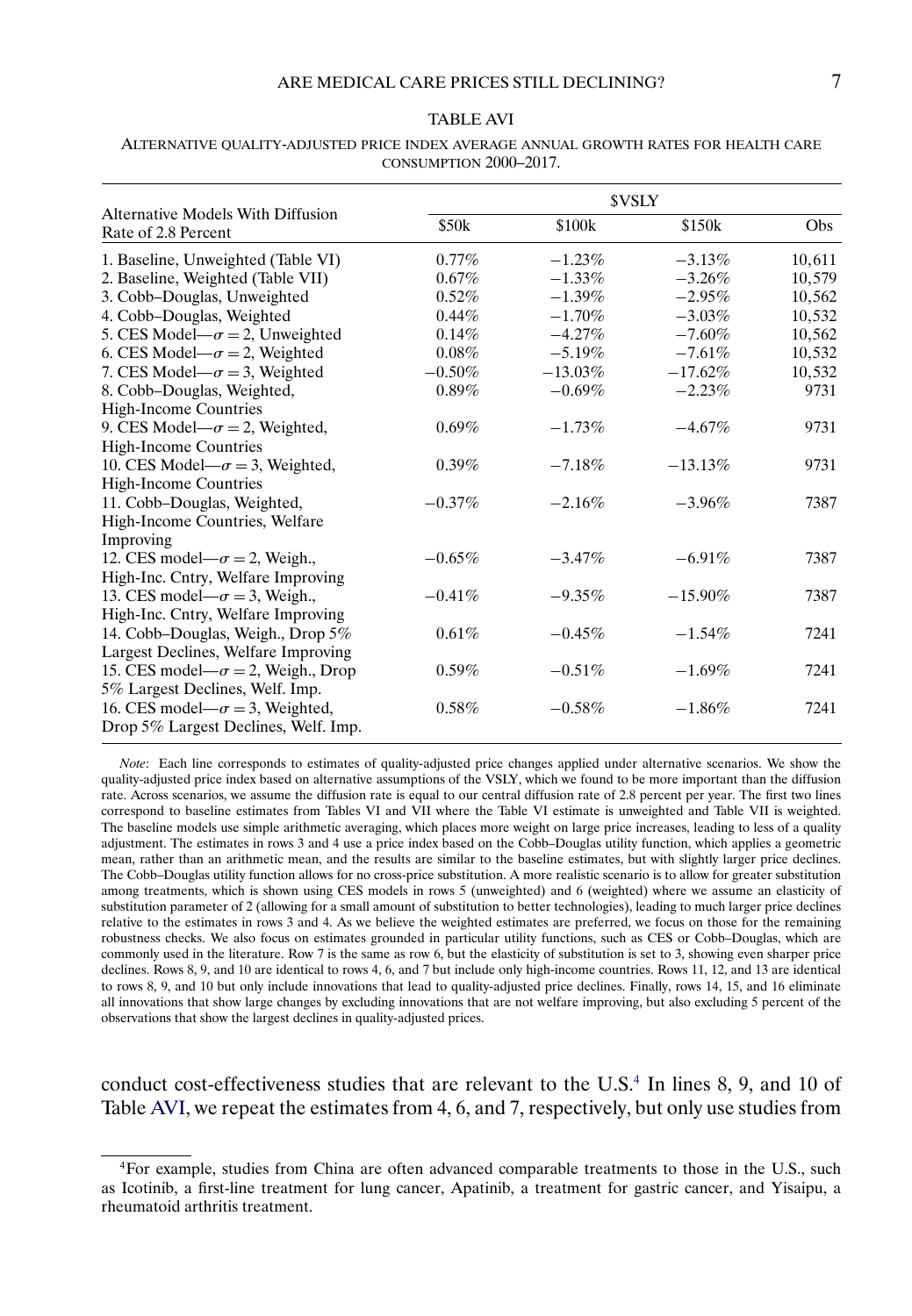#### TABLE AVII

### <span id="page-7-0"></span>HYPOTHETICAL ADJUSTMENT TO BLS MULTIFACTOR PRODUCTIVITY ESTIMATE FOR HOSPITALS AND NURSING AND RESIDENTIAL CARE FACILITIES (NAICS 622, 623).

|                | <b>BLS</b> (Current)     |                |                                              |                            | Adjusted Price, Output, and Productivity                            |                                                       |                                         |              |                                    |
|----------------|--------------------------|----------------|----------------------------------------------|----------------------------|---------------------------------------------------------------------|-------------------------------------------------------|-----------------------------------------|--------------|------------------------------------|
|                | Output<br>Price<br>Index | Real<br>Output | Annual<br>Output<br>Price<br>Index<br>Growth | Real<br>Combined<br>Inputs | Multifactor<br>Productivity<br>Index (Real<br>Output/Real<br>Input) | Adj. Annual<br><b>Output Price</b><br>Index<br>Growth | Adj. Output<br>Price Index<br>(Rebased) | Adj.<br>Real | Adj.<br><b>Output Productivity</b> |
| 2000           | 72.38                    | 62.60          | 4.4%                                         | 61.34                      | 1.02                                                                | 2.6%                                                  | 89.54                                   | 50.60        | 0.82                               |
| 2001           | 73.78                    | 65.69          | $1.9\%$                                      | 64.44                      | 1.02                                                                | 0.1%                                                  | 89.67                                   | 54.05        | 0.84                               |
| 2002           | 75.73                    | 70.15          | 2.6%                                         | 68.79                      | 1.02                                                                | $0.8\%$                                               | 90.43                                   | 58.75        | 0.85                               |
| 2003           | 78.42                    | 72.08          | 3.5%                                         | 70.68                      | 1.02                                                                | 1.7%                                                  | 91.99                                   | 61.45        | 0.87                               |
| 2004           | 81.47                    | 73.61          | $3.9\%$                                      | 71.44                      | 1.03                                                                | 2.1%                                                  | 93.88                                   | 63.88        | 0.89                               |
| 2005           | 84.66                    | 77.59          | $3.9\%$                                      | 76.34                      | 1.02                                                                | 2.1%                                                  | 95.84                                   | 68.53        | 0.90                               |
| 2006           | 87.65                    | 79.96          | 3.5%                                         | 78.70                      | 1.02                                                                | 1.7%                                                  | 97.49                                   | 71.89        | 0.91                               |
| 2007           | 90.17                    | 82.33          | 2.9%                                         | 81.90                      | 1.01                                                                | 1.1%                                                  | 98.53                                   | 75.35        | 0.92                               |
| 2008           | 93.05                    | 85.17          | 3.2%                                         | 83.25                      | 1.02                                                                | 1.4%                                                  | 99.89                                   | 79.34        | 0.95                               |
| 2009           | 94.51                    | 89.01          | $1.6\%$                                      | 85.85                      | 1.04                                                                | $-0.2\%$                                              | 99.67                                   | 84.40        | 0.98                               |
| 2010           | 96.25                    | 92.59          | 1.8%                                         | 90.97                      | 1.02                                                                | $0.0\%$                                               | 99.72                                   | 89.37        | 0.98                               |
| 2011           | 99.02                    | 94.93          | 2.9%                                         | 94.16                      | 1.01                                                                | 1.1%                                                  | 100.79                                  | 93.26        | 0.99                               |
| 2012           | 100.00                   | 100.00         | 1.0%                                         | 100.00                     | 1.00                                                                | $-0.8\%$                                              | 100.00                                  | 100.00       | 1.00                               |
| 2013           | 101.81                   | 101.69         | 1.8%                                         | 102.27                     | 0.99                                                                | $0.0\%$                                               | 100.02                                  | 103.51       | 1.01                               |
| 2014           | 103.88                   | 103.83         | 2.0%                                         | 104.74                     | 0.99                                                                | 0.2%                                                  | 100.26                                  | 107.58       | 1.03                               |
| 2015           | 104.81                   | 109.67         | $0.9\%$                                      | 110.31                     | 0.99                                                                | $-0.9\%$                                              | 99.38                                   | 115.66       | 1.05                               |
| 2016           | 106.03                   | 114.82         | $1.2\%$                                      | 116.02                     | 0.99                                                                | $-0.6\%$                                              | 98.77                                   | 123.26       | 1.06                               |
| 2017           | 108.06                   | 117.64         | $1.9\%$                                      | 119.82                     | 0.98                                                                | 0.1%                                                  | 98.89                                   | 128.54       | 1.07                               |
| Avg.           | 2.39%                    | 3.78%          |                                              | 4.02%                      | $-0.23%$                                                            |                                                       | $0.59\%$                                | 5.64%        | 1.56%                              |
| Annual<br>Rate |                          |                |                                              |                            |                                                                     |                                                       |                                         |              |                                    |

*Note*: The BLS estimates of multifactor productivity taken from the table of productivity for the nonmanufacturing industries [\(https://www.bls.gov/mfp/mprdload.htm](https://www.bls.gov/mfp/mprdload.htm)). The output price index, real output, real combined inputs, and multifactor productivity are from the table BLS 1987–2019 Combined Sector and Industry Multifactor Productivity. The annual output price index growth rate is adjusted by the amount of the bias of 1.79 percent per year, which is computed by taking the difference between the growth rate in the output price index of 0.46 per year and the quality-adjusted index of −133 percent per year. The adjusted price index affects output and productivity by the amount of this bias, so the multifactor productivity increases by 1.79 percent per year, increasing productivity from −023 percent to 1.56 percent.

high-income countries.<sup>5</sup> The estimates show less of a decline, but the quality-adjusted price decline is still substantial for the estimates using the CES functional form.

# *Only Including Innovations That Improve Welfare*

Another assumption is that the estimates assume that those technologies that reduce welfare (i.e., lead to a quality-adjusted price increase) are actually adopted. One reasonable restrictive assumption is that those less efficient technologies are never used. Lines 11, 12, and 13 of Table [AVI](#page-6-0) repeat the estimates from lines 8, 9, and 10, respectively, but assume that only those technologies that lead to quality-adjusted price declines are adopted and diffused (i.e., only technologies that lead to lower quality-adjusted prices are

 $5$ The grouping of high-income countries comes from a list maintained by the World Bank: <https://datatopics.worldbank.org/world-development-indicators/the-world-by-income-and-region.html>.